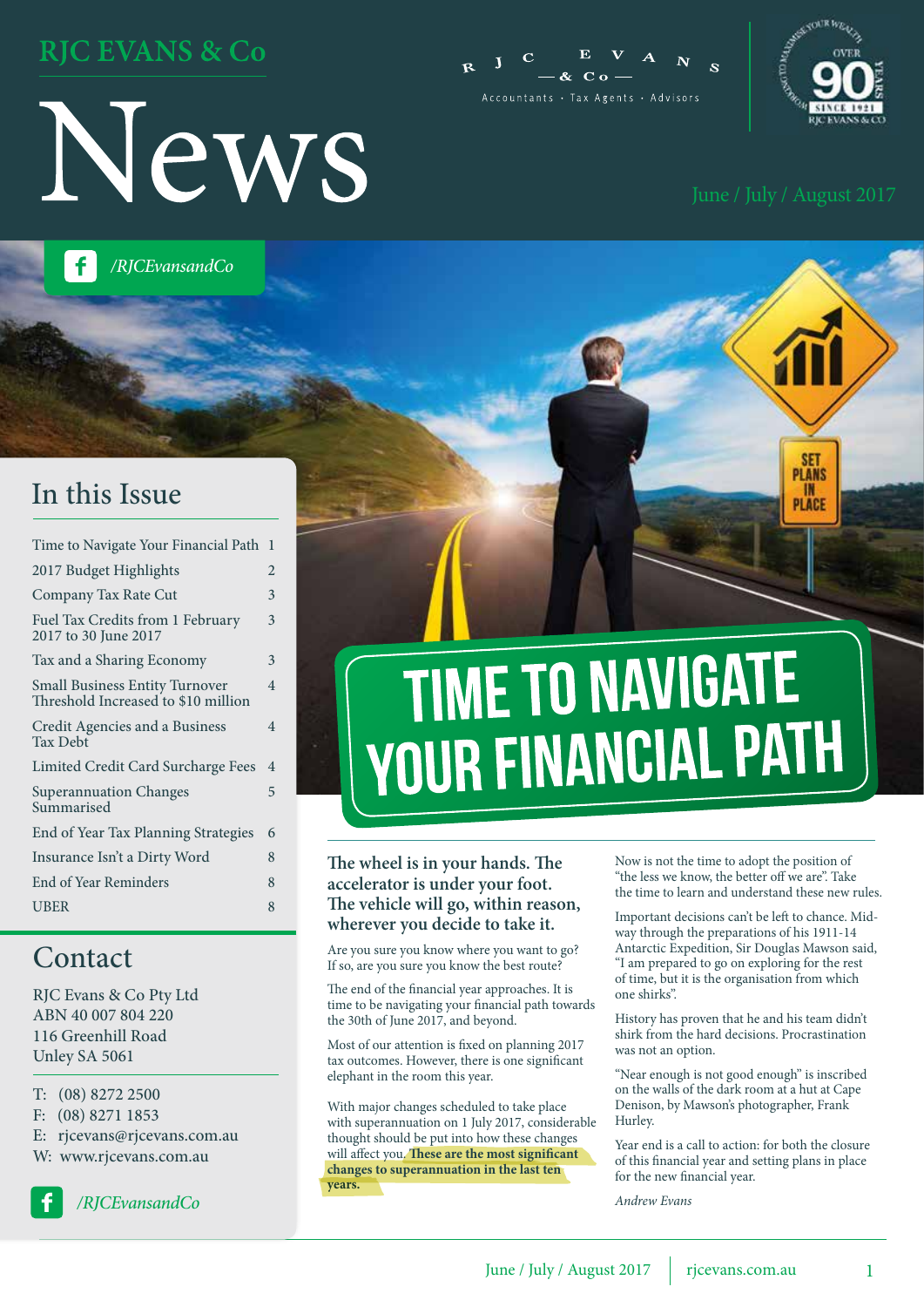## 2017 Budget

### 2017 **BUDGET HIGHLIGHTS**

- **• A limited amount of an individual's voluntary superannuation contributions, made from 1 July 2017, may be withdrawn from 1 July 2018 onwards for a first home deposit.**
- **• A person aged 65 or over, can contribute up to \$300,000 from the proceeds of the sale of their long-term home, as a nonconcessional contribution into superannuation, from 1 July 2018.**
- **• Deductions for travel expenses related to inspecting, maintaining or collecting rent for a residential rental property will be disallowed by 1 July 2017.**
- **• Plant and equipment depreciation deductions will be limited to outlays actually incurred by investors in residential real estate properties, from 1 July 2017.**
- **• The CGT discount for Australian resident individuals investing in qualifying affordable housing will be increased from 50% to 60% from 1 January 2018.**
- **• Foreign and temporary tax residents will be denied access to the CGT main residence exemption.**

**• The \$20,000 Instant Asset Write-Off for small businesses, will be extended by 12 months to the 30th of June 2018, for businesses with an aggregated annual turnover of less than \$10 million.**

- **• The Medicare Levy will be increased from 2.0% to 2.5% of taxable income, and is effective from the 2019/20 income year. Other tax rates that are linked to the top personal tax rate, such as the Fringe Benefits Tax Rate, will also be increased.**
- **• A new set of repayment thresholds and rates, under the Higher Education Loan Program (HELP) will be introduced from 1 July 2018.**
- **• A new HELP minimum repayment threshold of \$42,000 will be established with a 1% repayment rate. Currently, the minimum repayment threshold for the 2017/18 year is \$55,874 with a repayment rate of 4%.**
- **• A maximum HELP threshold of \$119,882 with a 10% repayment rate will also be introduced. Currently, the maximum repayment threshold for the 2017/18 year is \$103,766 with a repayment rate of 8%.**
- **• The Temporary Budget Repair Levy (levied at 2% on taxable income in excess of \$180,000) will cease on the 30th of June this year, as planned.**

#### **Access to Superannuation for First Home Deposits**

**Individuals will be able to make voluntary contributions into their superannuation of up to \$15,000 per year and \$30,000 in total, to be withdrawn subsequently for a first home deposit. The contributions can be made from 1 July 2017 and must be made within an individual's existing contribution caps.**

**From 1 July 2018 onwards, the individual will be able to withdraw these contributions and their associated deemed earnings, for a first home deposit. Withdrawals will be taxed on an individual's marginal tax rate, less a 30% tax offset.**

**Under this new First Home Super Saver Scheme, both members of a couple can take advantage of this measure to buy their first home together. This scheme is intended to provide an incentive to enable first home buyers to build savings faster for a home deposit by accessing the tax advantages of superannuation.**

#### **Superannuation Contributions from Downsizing**

**A person aged 65 or over, can make a non-concessional contribution into superannuation of up to \$300,000 from the proceeds of selling their principal residence. They must have owned the principal residence for at least ten years. This measure will apply from 1 July 2018 and is available to both members of a couple for the same home.**

**These contributions are in addition to existing rules and caps, and are exempt from the Age Test, Work Test and the \$1.6 million total Superannuation Balance Test for making non-concessional contributions.**

**The proceeds will however still be assessed under Centrelink's Age Pension Assets Test.**



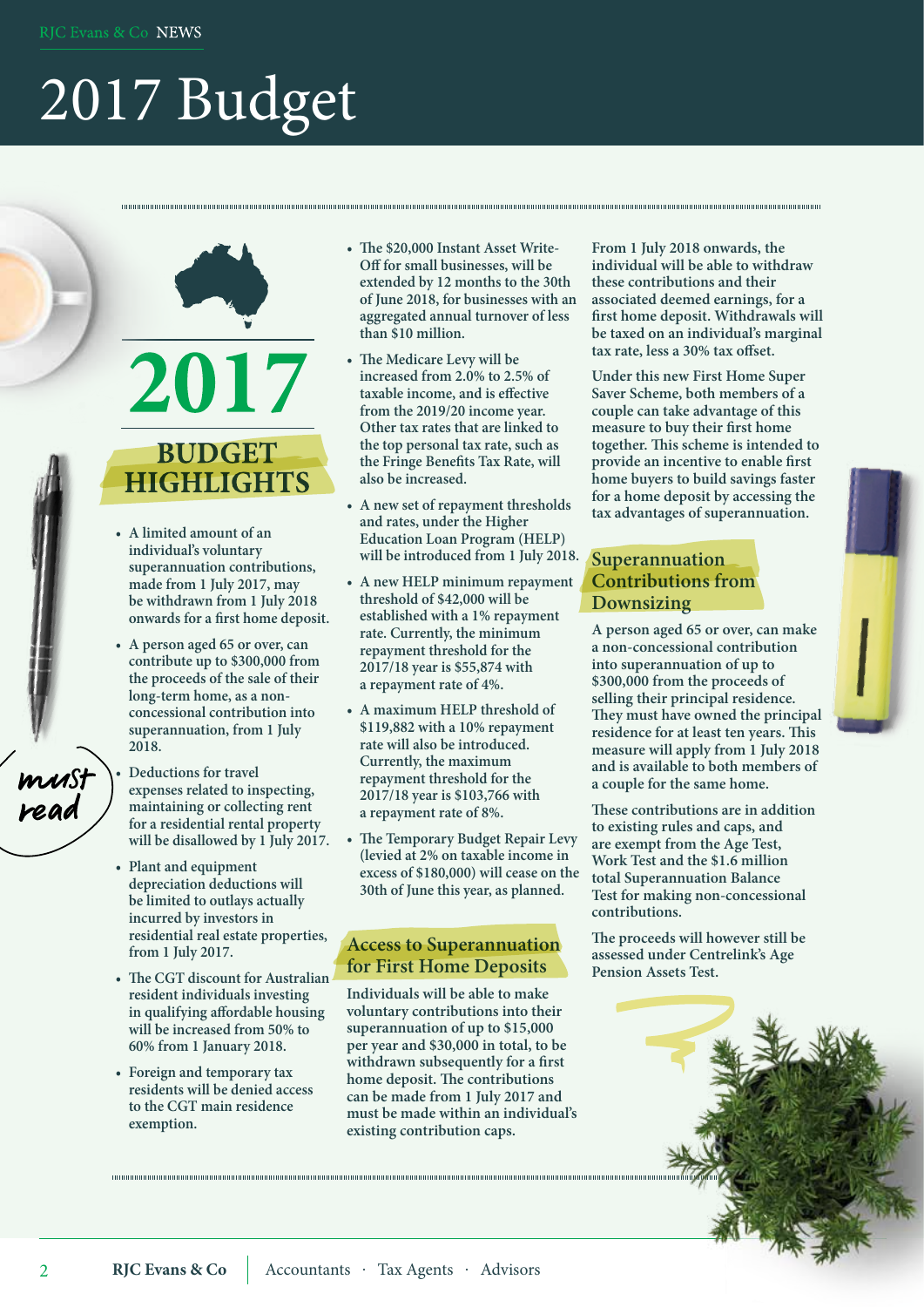## Taxation

### **Company Tax Rate Cut**

**Companies conducting a business will receive a tax cut, in respect of their annual turnover figures, which apply to the current and future financial years.**

The below table indicates the applicable tax rates for the differing annual turnovers (see table on right).

Companies **not** conducting a business, will still be taxed at the 30% rate.

### **Fuel Tax Credits** from 1 February 2017 to 30 June 2017

| <b>Turnover</b>                                                                | 2015/16 | 2016/17 | 2017/18 | 2018/19 |
|--------------------------------------------------------------------------------|---------|---------|---------|---------|
| <b>Less than</b><br>$\overline{\mathbf{r}}$<br>\$2 million                     | 28.5%   | 27.5%   | 27.5%   | 27.5%   |
| <b>Between \$2 million</b><br>$\leftrightarrow$<br>& \$10 million              | 30.0%   | 27.5%   | 27.5%   | 27.5%   |
| <b>Between</b><br>\$10 million<br>$\leftrightarrow$<br>$&$ \$25 million        | 30.0%   | 30.0%   | 27.5%   | 27.5%   |
| <b>Between</b><br>$\leftrightarrow$<br>\$25 million<br>$\sqrt{8}$ \$50 million | 30.0%   | 30.0%   | 30.0%   | 27.5%   |
| More than<br>个<br>\$50 million                                                 | 30.0%   | 30.0%   | 30.0%   | 30.0%   |

 $\mathbf{E}$  **V** 

 $-8c$  C  $0 -$ Accountants · Tax Agents · Advisors

 $\mathbf{I}$ 



**All other business uses (including to power auxiliary equipment of a heavy vehicle)**

**Liquid fuels e.g. diesel & petrol 14.2 cents per litre 40.1 cents per litre**

## **Tax and** a Sharing Economy

**The concept of a "sharing economy" has been around for long enough now to have had a very real impact on how our financial transactions are conducted.**

The ATO views the sharing economy as a system that, connects buyers (users) and sellers (providers) through a facilitator who usually operates an app or a website. It identifies some popular sharing economy services in Australia, which include:

- ▷ Renting out a room or a whole house or a unit for a short-time basis
- ▷ Providing taxi travel services (ride-sourcing) for a fare
- ▷ Providing personal services, such as creative or professional services like graphic design, creating websites, or odd jobs like deliveries and furniture assembly
- ▷ Renting out a car park space.

Taxpayers who are involved with a sharing economy may need to consider:

- $\triangleright$  If they are carrying on an enterprise
	- ▷ If they need an ABN
	- ▷ If they need to register for GST and lodge Business Activity Statements
- ▷ If the price of the goods and services provided includes GST
- $\triangleright$  If and when they need to provide tax invoices for sales
- ▷ If they need to declare this income in an income tax return
- ▷ What GST credits and income tax deductions can be claimed for expenses related to earning income
- $\triangleright$  How all the sharing economy activities added together affect the GST and income tax obligations.

#### EXAMPLE

**Used in heavy vehicles for travelling on public roads**

> **A taxpayer carrying on an enterprise of providing ride-sourcing services. Under the GST law, they need an ABN, need to be registered for GST, and are required to account for GST on the full amount of every fare, regardless of how much they earn.**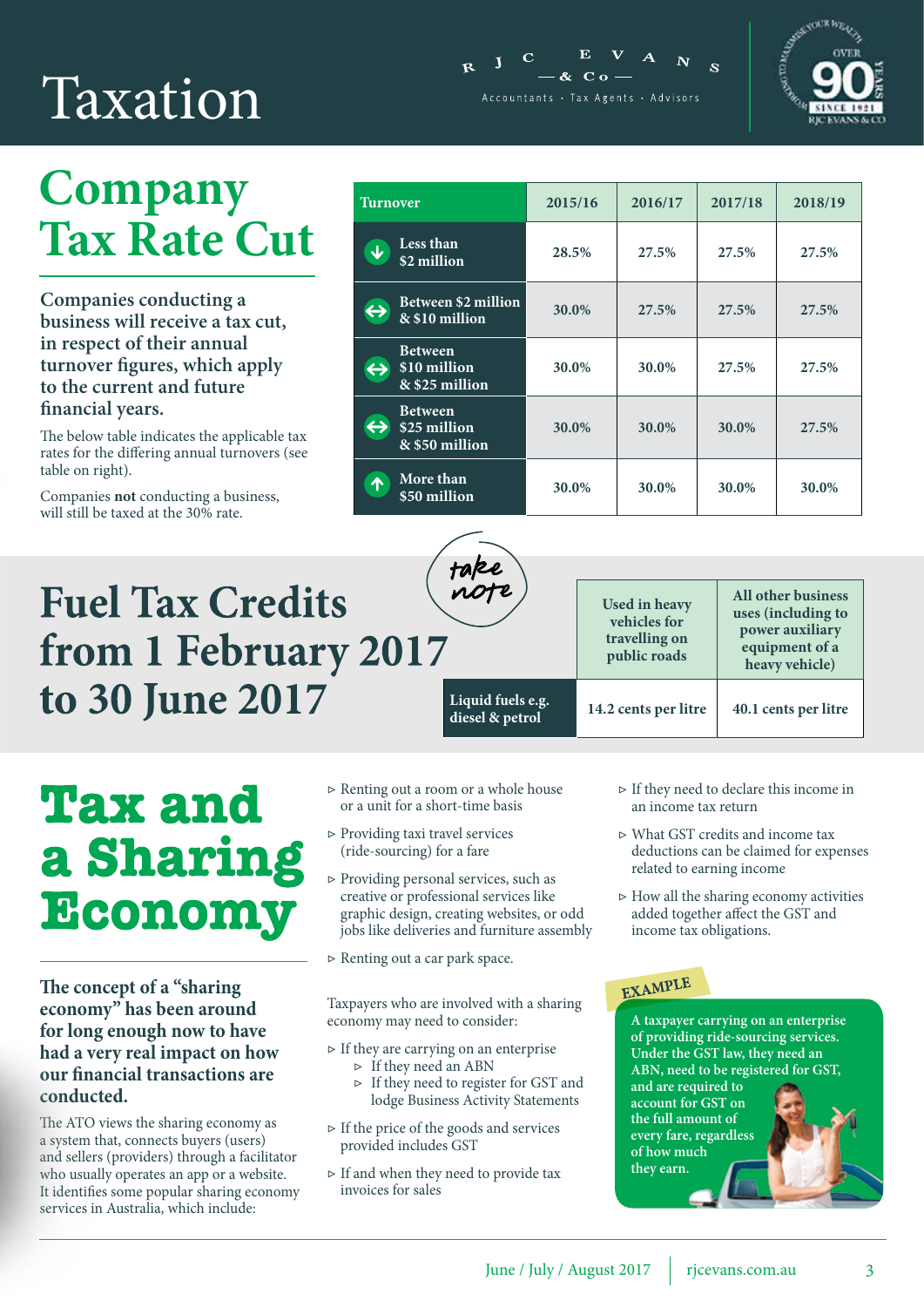## Business

**Small Business Entity** Turnover Threshold **Increased to** \$10 million

> A business with a turnover business with a turnor<br>of less than \$10 million of less than \$10 million is now entitied to access the<br>number of Small Business Tax Concessions.

#### **The Small Business Entity. Turnover Threshold has recently increased from \$2 million to \$10 million, from 1 July 2016.**

The significance of this is that businesses with an aggregated annual turnover of less than \$10 million are now entitled to access a number of Small Business Tax Concessions. Small Business Tax Concessions, can include following:

- ▷ Simplified depreciation rules, including the immediate write-off for depreciating assets costing less than the threshold amount (\$20,000 until the 30th of June 2018), and pooling of most other depreciating assets in the general small business pool (15% for the first year and 30% diminishing value rate for the second and subsequent year for additions)
- ▷ Simplified trading stock rules which allow taxpayers to estimate the value of their trading stock on hand at year end, rather than conducting

4

a stocktake where a reasonable estimation indicates that the stock movement is less than \$5,000

- ▷ Immediate deduction for prepaid expenses, where the prepayment covers a period of 12 months or less, that ends in the next income year
- ▷ Simplified Pay-As-You-Go Instalment calculation method using the GDP – adjusted option
- ▷ Accounting for GST on the cash basis and paying GST instalments as calculated by the Australian Taxation **Office**
- ▷ Exemption from fringe benefits tax where work-related devices such as mobile phones, laptops and tablets are provided to employees.

However, the current \$2 million turnover threshold will be retained for the purposes of accessing the Small Business Capital Gains Tax Concessions.

### **Credit Agencies and a Business Tax Debt**



From the 1st of July 2017, the Australia Taxation Office will be able to disclose your outstanding Small Business Tax Debts to Credit Reporting Agencies.

As a default stays on your credit file for five years, this could severely impact on your ability for future finance or supply of credit, which in turn will make it a lot harder to grow your business.

This initiative from the Australian Taxation Office (ATO) will first be rolled out to businesses with an ABN and tax debts of more than \$10,000, that are at least 90 days overdue. The ATO are generally open to discussion, provided you keep the communication channels open.

Contact our office, should you require us to deal with an outstanding tax liability on your behalf. We can arrange with the ATO a repayment plan for you. This will lessen the burden and most<br>importantly, keep your credit rating healthy.

### **Limited Credit Card Surcharge Fees**

#### **In February 2016 the Federal Parliament passed new laws to limit credit card surcharge fees.**

Businesses can now be fined up to \$108,000 if caught overcharging customers for using their credit card under the new powers given to the Australian Competition and Consumer Commission (ACCC).

The surcharge must be limited to a "reasonable cost of acceptance" which is generally the service fee charged by finance institutions (banks) for the use of the card.

1% to 2% of the amount of the purchase generally represents the surcharge fee (i.e. for a purchase of \$2,000, the surcharge fee would approximate to \$20 to \$40).

For many businesses that accept credit cards as a means of payment, you may need to review your credit card surcharge fees in light of these new laws.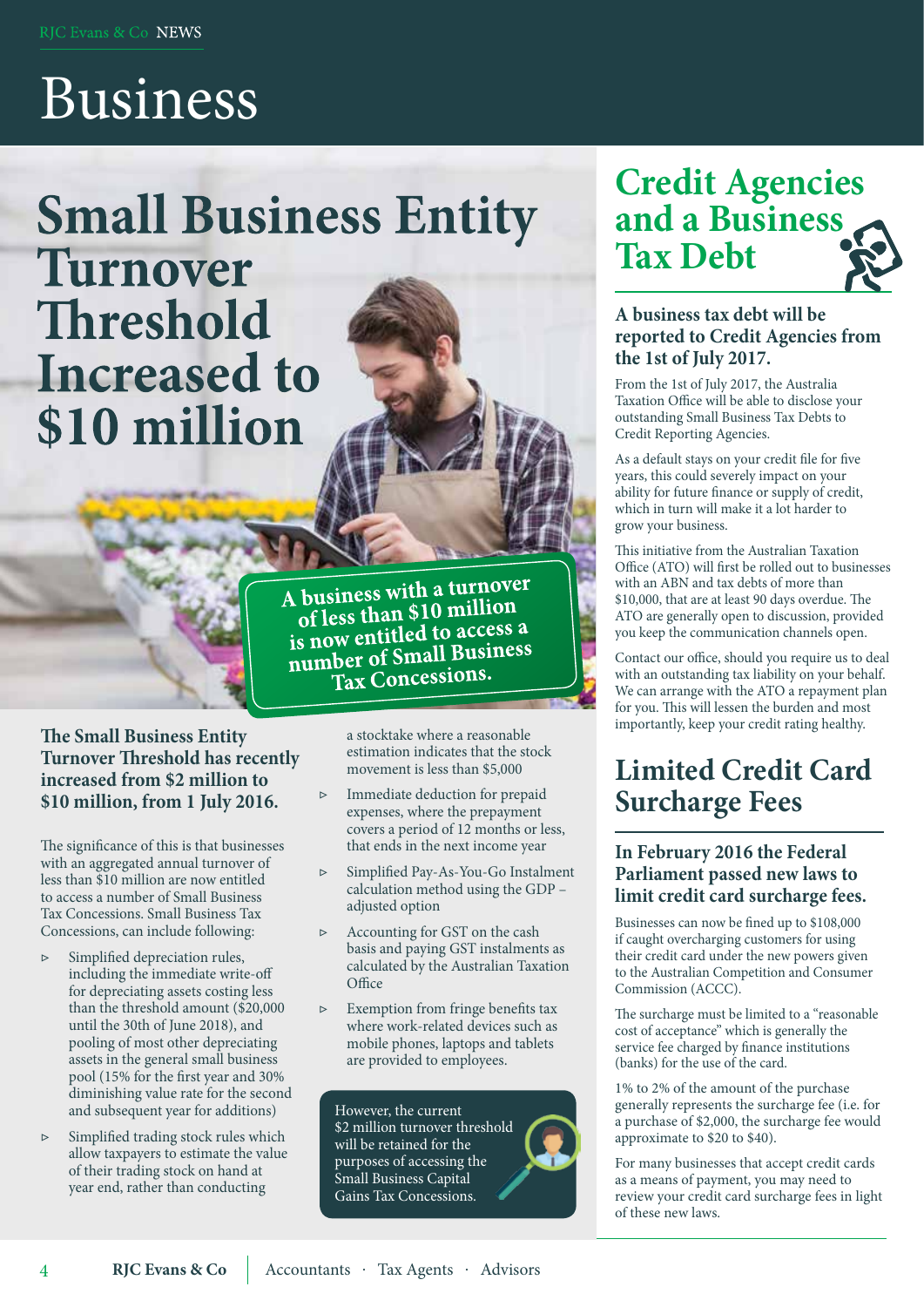## Superannuation



Accountants · Tax Agents · Advisors



## Superannuation **Changes Summarised**

New rules **1 July 2017**

#### **Concessional Contributions**

| <b>New Rules</b>                                                                                                | <b>Existing Rules</b>                                                                     | Date of Effect |
|-----------------------------------------------------------------------------------------------------------------|-------------------------------------------------------------------------------------------|----------------|
| Concessional<br>contributions cap<br>will be reduce<br>to \$25,000 for<br>all individuals<br>regardless of age. | Concessional<br>contribution caps:<br>Under 50s -<br>\$30,000<br>Over $50s -$<br>\$35,000 | 1 July 2017    |

#### **Non-Concessional Contributions**

| <b>New Rules</b>                                                                                                                                                                         | <b>Existing Rules</b>                                                                                | Date of Effect |
|------------------------------------------------------------------------------------------------------------------------------------------------------------------------------------------|------------------------------------------------------------------------------------------------------|----------------|
| The non-<br>concessional<br>contribution cap<br>will be reduced to<br>\$100,000 for all<br>individuals under<br>the age of 75.                                                           | \$180,000 non-<br>concessional<br>contribution cap<br>for all individuals<br>under the age<br>of 75. | 1 July 2017    |
| <b>Restriction on</b><br>individuals<br>with total<br>superannuation<br>balance in excess<br>of \$1.6 million<br>(as at prior year<br>end) to make<br>non-concessional<br>contributions. | Currently no<br>similar restrictions<br>are in place.                                                | 1 July 2017    |

Contact our office to<br>find out how this applys<br>to you!

#### **Pensions**

| <b>New Rules</b>                                                                                                                                    | <b>Existing Rules</b>                                                                                                                                                                     | Date of Effect |
|-----------------------------------------------------------------------------------------------------------------------------------------------------|-------------------------------------------------------------------------------------------------------------------------------------------------------------------------------------------|----------------|
| Introduction of a<br>\$1.6 million cap<br>on the transfer<br>of individuals<br>superannuation<br>balances from<br>accumulation to<br>pension phase. | Currently<br>no similar<br>restrictions<br>are in place.                                                                                                                                  | 1 July 2017    |
| Removal of the<br>tax-free status of<br>income earned on<br>assets supporting<br><b>Transition to</b><br><b>Retirement Income</b><br>Streams.       | Currently the<br>earnings on<br>assets supporting<br><b>Transition to</b><br><b>Retirement Income</b><br><b>Streams are tax-</b><br>free in line with<br>other pension<br>income streams. | 1 July 2017    |

#### **Division 293 Tax**

| <b>New Rules</b>                                                          | <b>Existing Rules</b>                                                   | Date of Effect |
|---------------------------------------------------------------------------|-------------------------------------------------------------------------|----------------|
| Reduction of the<br>Division 293 tax<br>income threshold<br>to \$250,000. | <b>Current Division</b><br>293 tax income<br>threshold is<br>\$300,000. | 1 July 2017    |

#### **Personal tax deductible contributions**

From 1 July 2017, the requirement that you derive less than 10% of your income from employment sources has been abolished. Regardless of your employment arrangement, you may be able to claim a tax deduction. Those aged 65-75, will still need to meet the Work Test in order to be eligible to make a contribution and claim a tax deduction.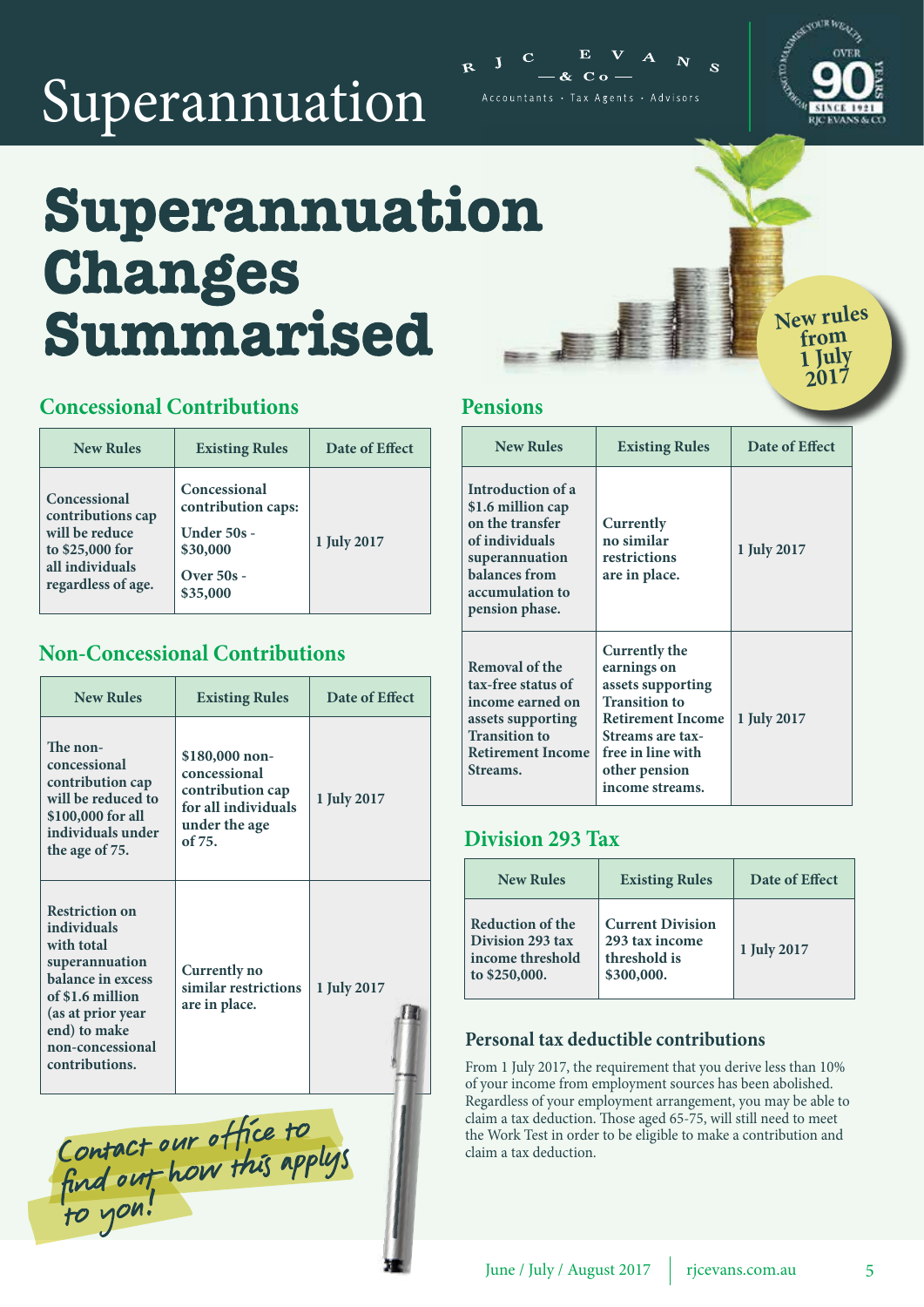## General

# **End of Year Tax Planning Strategies**

**There are many ways in which entities can defer income, maximise deductions and take advantage of other tax planning initiatives to manage their taxable incomes.**

It should be remembered that in order to maximise these opportunities, the year-end tax planning process should start early. Leaving it to the last minute is not a great idea, as planning should happen at the start of the tax year, not at the end. However, if done correctly, end of financial year tax planning can provide a number of tax savings for entities.

The available strategies generally revolve around deferring income and bringing expenses forward.

i

6

#### **Prepay your interest**

A common tax-time strategy is to pre-pay interest on any loans for the next tax year prior to the 30th of June.

You can pre-pay if you have borrowed to invest using a margin loan or home equity loan, receiving a deduction on the interest payments, so the deduction applies this year, even if the interest is not due until next year. This is a useful strategy if you have an unusually high taxable income this year or if you are likely to go into a new tax bracket.

#### **Bring-Forward Expenses**

Trying to bring forward any other deductions (like interest payments mentioned above) into the 2016-17 year, will increase expenses and reduce taxable income.

If you know that next financial year you will be earning less, i.e. you are going on maternity leave, going part-time or are likely to have a reduced seasonal income, deductible expenses can be brought-forward into the present financial year. This will provide more financial benefit now, rather than if they are left to fall into next financial year.

An exception to this is where you expect to earn more next financial year. In this case, it may be to your advantage to delay any taxdeductible payments until next financial year, when the financial benefit of deductions could be greater.

#### **Use the CGT Rules to Your Advantage**

If you have made and crystallised any capital gain from your investment this financial year (which will be added to your assessable income), think about selling any investments that are currently sitting on a loss, before the year end.

must<br>read

In doing so, it means the capital gains you made on your successful investments, can be offset against the capital losses, from the less successful ones, reducing your overall taxable income.

A similar approach could also be adopted if you have carry-forward capital losses and wish to realise some gains at year end.

It is important to keep in mind that for CGT purposes, a capital gain generally occurs on the date you sign a contract, not when you settle on a property purchased.

When you are making a large capital gain towards the end of an income year, such as selling an investment property, knowing which financial year the gain will be attributed to, is a great tax planning advantage.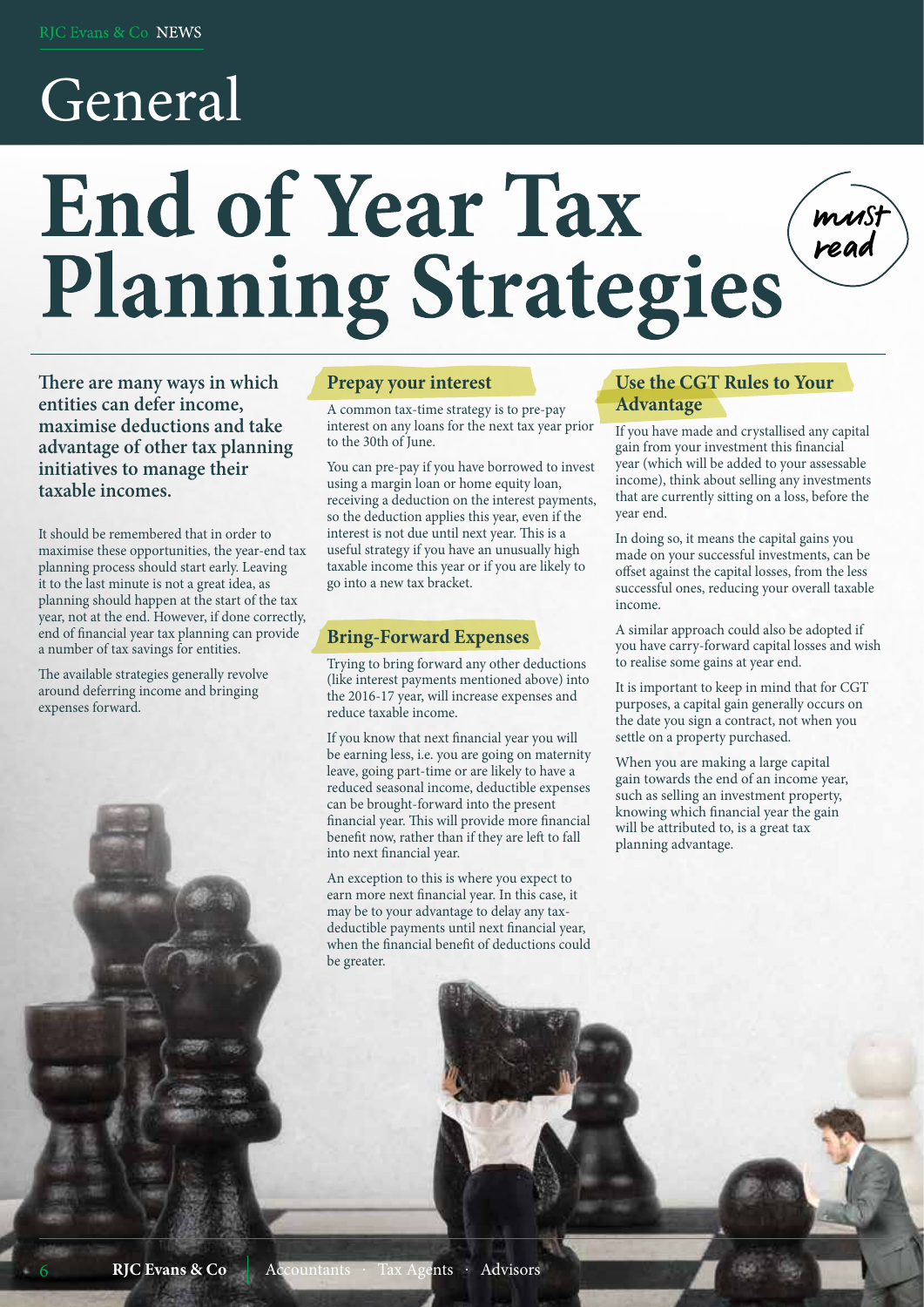



#### **Income Protection**

#### **Two good things about income protection insurance:**

- 1. It protects you against something you may not have thought about – loss of income in the event of an accident or illness;
- 2. The premiums are usually tax deductible and, if you want to, you can usually prepay up to twelve months' worth.

#### **Other Tax Planning Strategies**

- ▷ Writing off bad debts, obsolete stock and plant before the 30th June 2017.
- ▷ Consider tax-deductible superannuation contributions. Further detail about contribution limits can be found in superannuation articles in this newsletter.
- ▷ Salary sacrificing any year-end bonus into superannuation. Consideration also needs to be given to superannuation contribution limits if adopting this strategy.
- ▷ Review your motor vehicle use and where appropriate complete a new logbook. Motor vehicle claims are most accurately calculated using a logbook to determine business use. If you have not maintained a logbook, it is possible to use the cents per kilometre method, though claims are limited to 5,000 kilometres of travel.
- Capital gains on the disposal of an asset can be reduced by ensuring that all eligible items are included in the asset's cost base including capital improvements and incidental costs such as stamp duty, legal costs, commission fees, and by applying available capital losses.
- To write-off a debt as bad, it must generally have been brought to account as assessable income and you must have given up all hope, and more importantly, all action for recovery. Bad debts cannot be claimed by taxpayers who recognise income ona cash basis.
- Employers must ensure they have made sufficient superannuation contributions (currently 9.5%) for all of their employees on a quarterly basis throughout the financial year to avoid the risk of incurring a penalty under the Superannuation Guarantee Charge regime. Further, all superannuation contributions for the June quarter must be paid by the 30th June 2017 to be tax deductible. Book entries alone are not enough. Even if you miss the 30 June deadline for deductibility, you must make the payment by 28th July 2017 to avoid SGC penalties.

#### **Farm Management Deposits (FMD's)**

- ▷ Primary producers should consider the benefits of FMD's. These deposits need to be in place by the 30th of June in order for a tax deduction to be claimed. These are to be discussed in more detail in this newsletter.
- ▷ The deduction allowable in any income year is limited to the taxable income from a business of primary production in that year.
- You can hold FMDs with more than one FMD provider.
- ▷ You can't claim a deduction:
	- ▷ For any amount that exceeds the maximum deposit (\$800,000)
	- ▷ If your taxable non-primary production income is more than \$100,000.

The available strategies<br>generally revolve around<br>deferring income and deterring income are